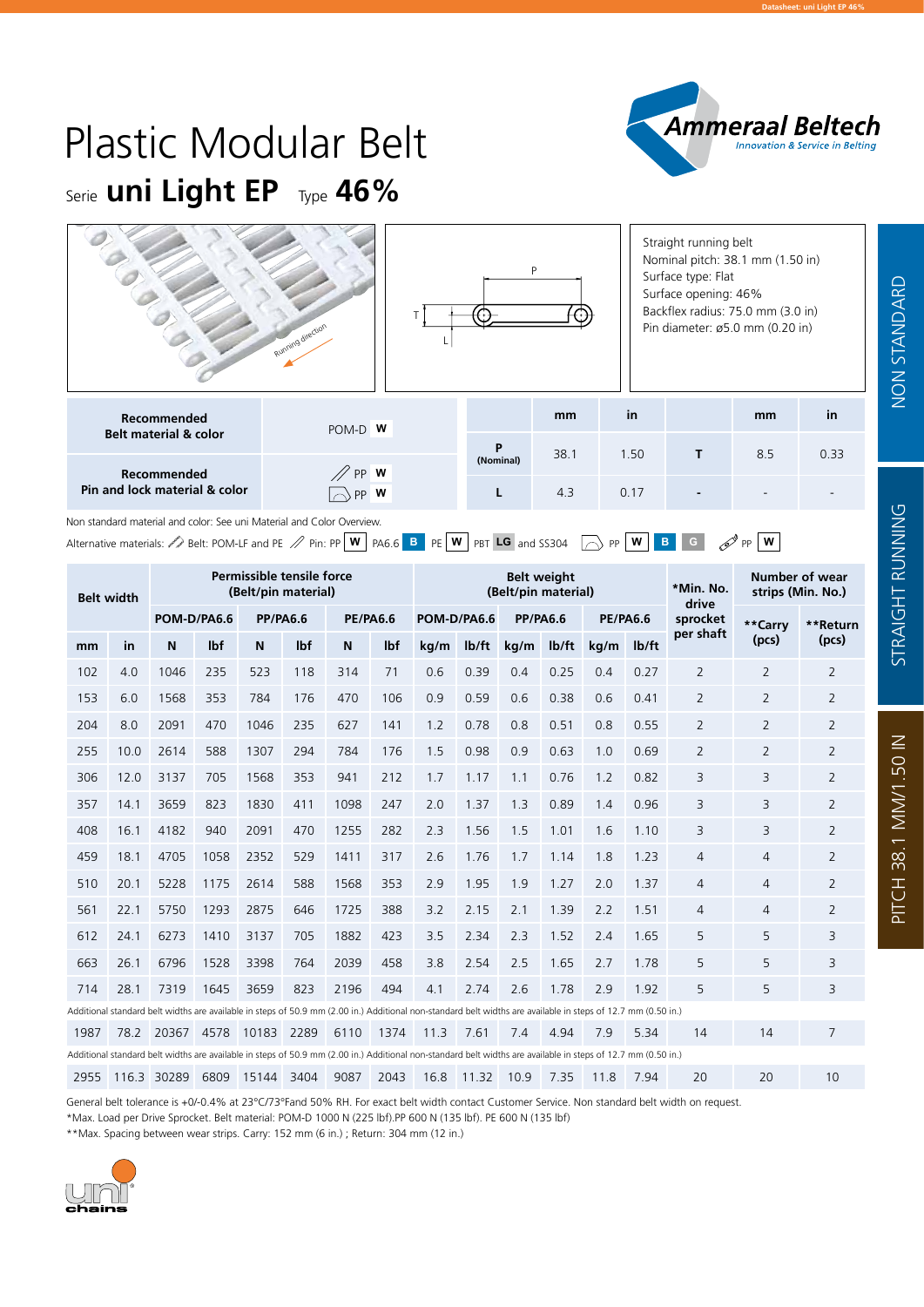## **Accessories**





| H<br>Recommended<br><b>Type</b><br><b>Material &amp; color</b><br>in<br>mm<br>25.4<br>1.00<br>W<br>POM-D<br>Non Stick | Link size  | Width |      | Indent left/right |       |      |      |      |
|-----------------------------------------------------------------------------------------------------------------------|------------|-------|------|-------------------|-------|------|------|------|
|                                                                                                                       |            |       |      |                   | mm    | in   | mm   | in   |
|                                                                                                                       |            |       |      | K750              | 191.0 | 7.52 | 0.0  | 0.00 |
|                                                                                                                       |            | 50.8  | 2.00 | K750              | 191.0 | 7.52 | 17.5 | 0.69 |
|                                                                                                                       |            |       | 1.00 | K400              | 101.6 | 4.00 | 0.0  | 0.00 |
|                                                                                                                       |            | 25.4  |      | K600              | 152.8 | 6.02 | 0.0  | 0.00 |
| Flat/<br>Support Ribs                                                                                                 | w<br>POM-D | 50.8  | 2.00 | K400              | 101.6 | 4.00 | 0.0  | 0.00 |
|                                                                                                                       |            | 50.8  | 2.00 | K600              | 152.8 | 6.02 | 0.0  | 0.00 |
|                                                                                                                       |            | 76.2  | 3.00 | K600              | 152.8 | 6.02 | 0.0  | 0.00 |

Minimum bricklayed indent for uni Light EP flights is 38.1 mm (1.50 in). increment: 12.7 mm (0.50 in).

Alternative materials: PP-I, PE

Non Standard material and color: See uni Material and Color Overview.

## **Accessories**



|             | Recommended                 |       | п   |      |      |      |            |  |  |
|-------------|-----------------------------|-------|-----|------|------|------|------------|--|--|
| <b>Type</b> | <b>Material &amp; color</b> | mm    | ın  | mm   | ın   | mm   | $\sqrt{1}$ |  |  |
| Closed      | <b>W</b><br>POM-D           | ، ۱ ب | .25 | 15.0 | 0.59 | 23.0 | 0.91       |  |  |

Other Non Standard material and color: See uni Material and Color Overview.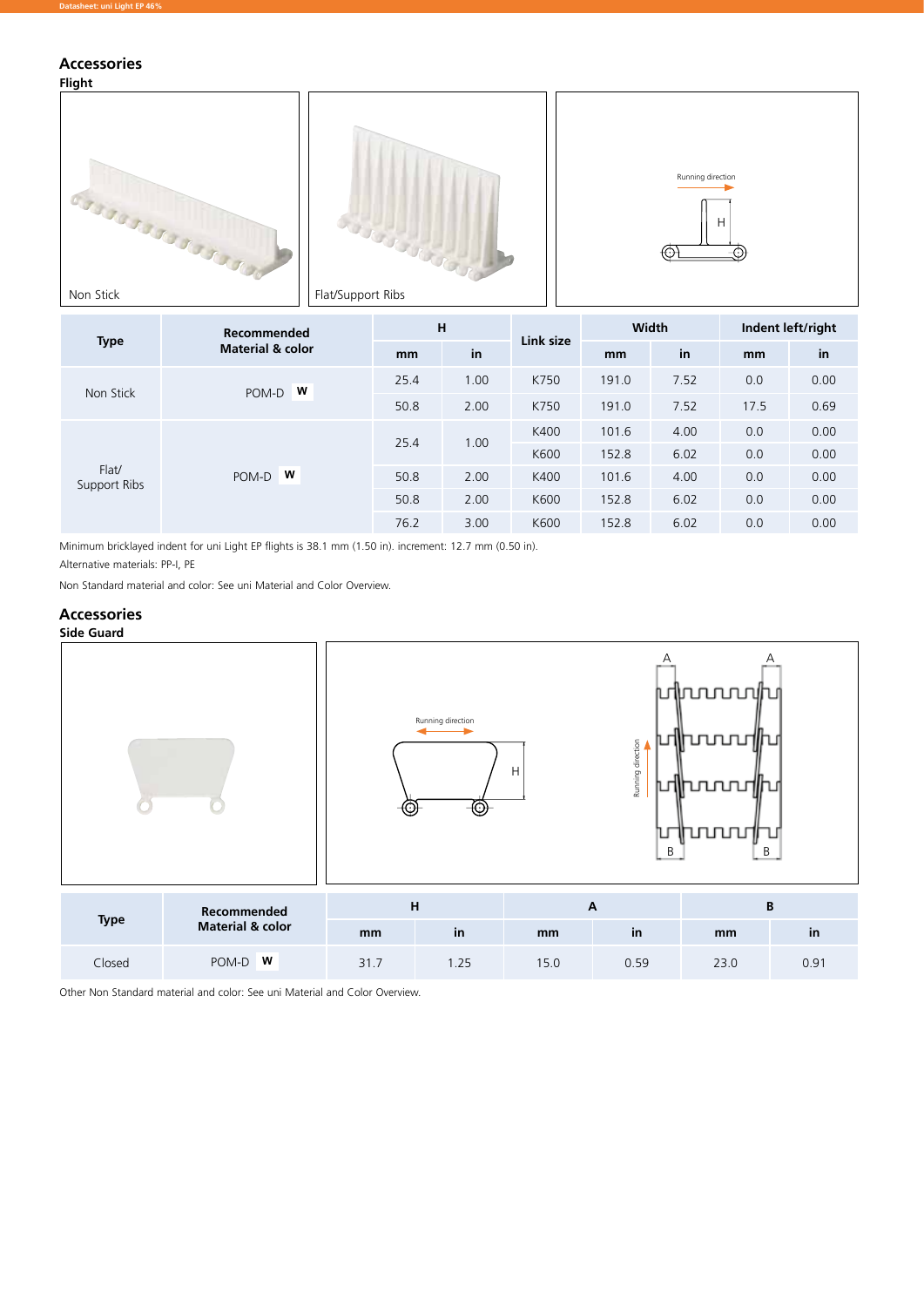## **Accessories**

**Tab**



**Datasheet: uni Light EP 46%**

|                     | Recommended                 |     |      |      |     |      |              |      | н    |
|---------------------|-----------------------------|-----|------|------|-----|------|--------------|------|------|
| <b>Type</b>         | <b>Material &amp; color</b> | mm  | in   | mm   | in  | mm   | $\mathsf{I}$ | mm   | ın   |
| Bottom<br>Hold Down | W<br>POM-D                  | 3.5 | 0.14 | 26.0 | .02 | 12.4 | 0.49         | 16.4 | 0.65 |

Other Non Standard material and color: See uni Material and Color Overview.

### **Accessories**

#### **Non Standard uni AmFlight**



Other Non Standard option: See uni AmFlight Overview.